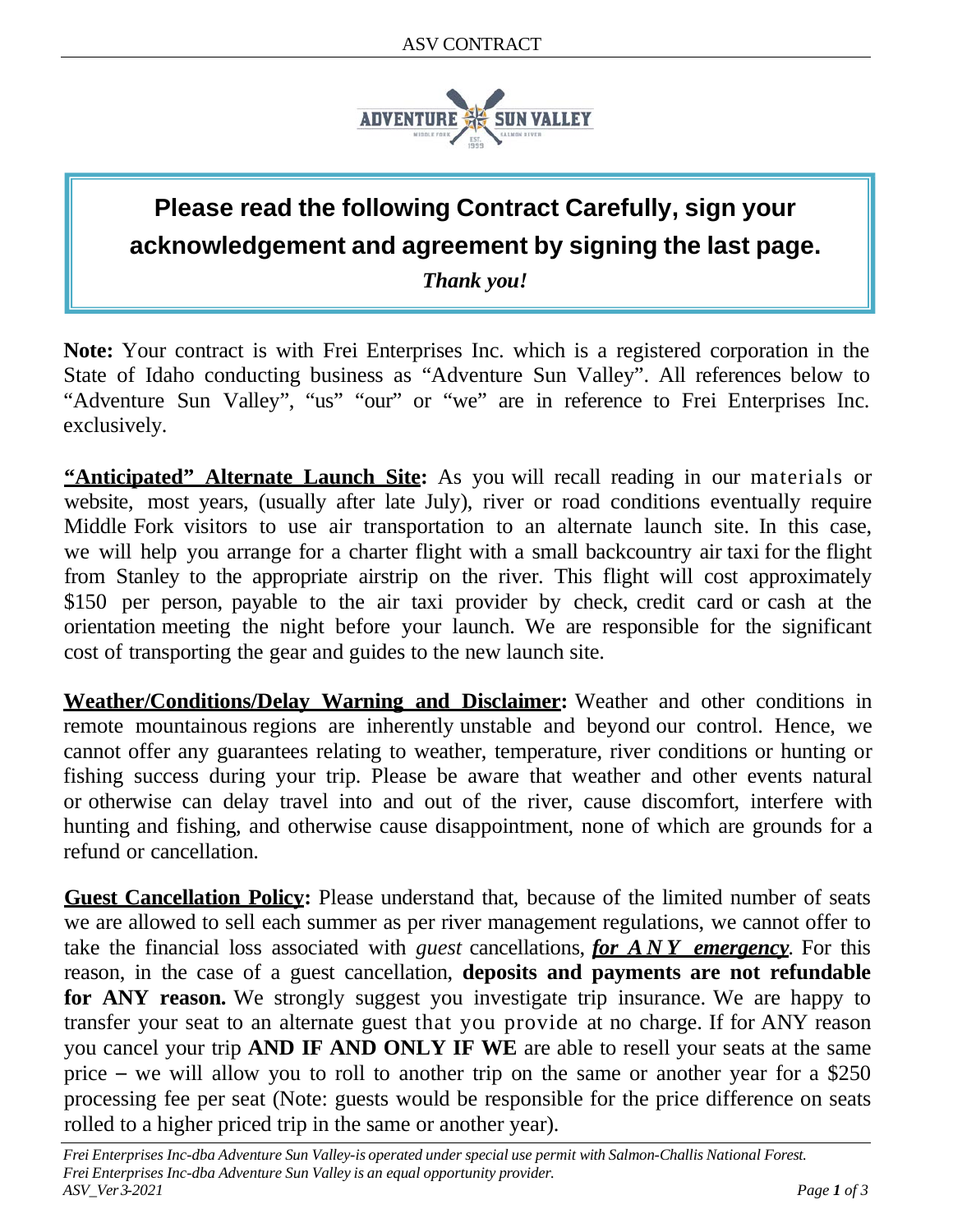**Other Entities Disclaimer:** We are happy to provide you with names and contact numbers and even occasionally assist you in securing various trip-related goods and services from third parties. But we can in no way be held responsible for any damage, expense or inconvenience incurred as a result of your engagements with these entities, which include but are not limited to charter flight companies, hotels, insurance companies, et al.

**Traveler's Insurance:** Traveler's insurance is designed to protect consumers against a variety of potential losses associated with travel (e.g., trip cancellation or interruption, medical expenses) and we **strongly recommend** you investigate traveler's insurance. Adventure Sun Valley does not sell insurance, but we have included two such providers in our booking materials for your convenience.

**Unanticipated Alternate Launch or Take Out Sites:** In the event, natural or unnatural conditions occur such as fires, floods, droughts, landslides, Forest Service management or other factors prevent our traveling on sections of the river, we may be forced to deviate from the planned launch and/or take out points of our trip. We cannot guarantee that we will be able to float all the anticipated sections of the Middle Fork.

**Imminent Unexpected Cancellation of Trip / Alternate Rivers:** In the unlikely event that the river is unexpectedly and completely "shut down" for any reason natural, or otherwise, prior to a scheduled launch or for any other reason an upcoming trip is threatened, that trip will NOT be altered or cancelled until 24 hours prior to that scheduled launch, to allow opportunity for conditions to improve. We alone are responsible for making that " $Go - No$ Go" decision. Be advised a delay in transportation does not constitute a need for cancellation. If at the 24-hour point we determine that the trip is unable to be conducted on any sections of the Middle Fork of the Salmon during any portion of the scheduled dates, we will transfer the trip to another waterway in Idaho such as the Wild and Scenic Section of the Main Salmon, Hells Canyon, or the Lower Gorge Section of the Main Salmon. If alternate plans are not possible then we will **at that time** declare the trip to be cancelled and transfer all monies paid to us to the same date for the following year with identical reservations. Please note that in this highly unlikely event we cannot take responsibility for any other expense incurred (travel, hotel, etc.) as a result of that cancellation.

We once again **HIGHLY** encourage you to investigate Trip Insurance which may protect you from the risk of such an unlikely event.

**Model Release:** In partial consideration of allowing me to participate in the rafting adventure, I hereby irrevocably consent to and authorize the use and reproduction by us, or anyone authorized by us, any-and-all photographs which have been taken of me, negative or positive, for any purpose whatsoever, without further compensation to me. All negatives and digital images, together with the prints shall constitute our property, solely and completely.